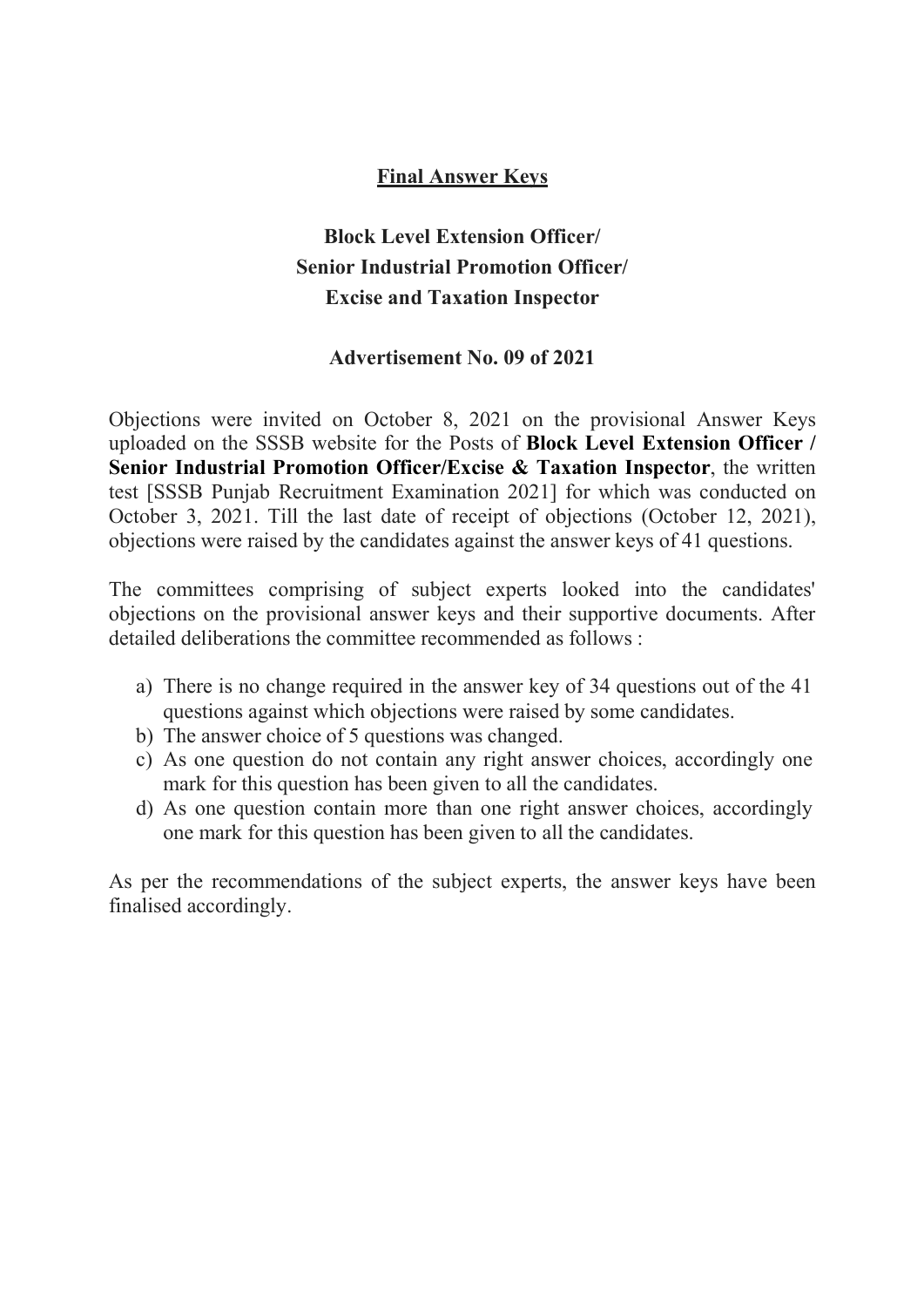**Date of Test : 03-10-2021 (11.00 AM to 1.00 PM)**

| Q. No. | <b>Answer</b>                      | Q. No. | <b>Answer</b>                      | Q. No. | <b>Answer</b>             | Q. No. | <b>Answer</b>             |
|--------|------------------------------------|--------|------------------------------------|--------|---------------------------|--------|---------------------------|
| 1.     | C                                  | 31.    | A                                  | 61.    | D                         | 91.    | D                         |
| 2.     | $\overline{\mathbf{C}}$            | 32.    | C                                  | 62.    | A                         | 92.    | D                         |
| 3.     | A                                  | 33.    | C                                  | 63.    | $\overline{\mathsf{c}}$   | 93.    | B                         |
| 4.     | $\mathbf C$                        | 34.    | B                                  | 64.    | B                         | 94.    | C                         |
| 5.     | D                                  | 35.    | D                                  | 65.    | B                         | 95.    | B                         |
| 6.     | A                                  | 36.    | $\overline{\mathsf{C}}$            | 66.    | A                         | 96.    | $\overline{\textbf{C}}$   |
| 7.     | D                                  | 37.    | B                                  | 67.    | A                         | 97.    | B                         |
| 8.     | D                                  | 38.    | A                                  | 68.    | B                         | 98.    | A                         |
| 9.     | A                                  | 39.    | C                                  | 69.    | $\mathbf C$               | 99.    | C                         |
| 10.    | $\star$                            | 40.    | B                                  | 70.    | A                         | 100.   | C                         |
| 11.    | В                                  | 41.    | D                                  | 71.    | B                         | 101.   | $\boldsymbol{\mathsf{A}}$ |
| 12.    | D                                  | 42.    | C                                  | 72.    | B                         | 102.   | A                         |
| 13.    | D                                  | 43.    | B                                  | 73.    | A                         | 103.   | B                         |
| 14.    | C                                  | 44.    | D                                  | 74.    | $\mathbf C$               | 104.   | D                         |
| 15.    | D                                  | 45.    | C                                  | 75.    | $\overline{\textbf{C}}$   | 105.   | B                         |
| 16.    | D                                  | 46.    | D                                  | 76.    | B                         | 106.   | C                         |
| 17.    | B                                  | 47.    | $\overline{\mathsf{c}}$            | 77.    | $\boldsymbol{\mathsf{A}}$ | 107.   | $\overline{\mathbf{C}}$   |
| 18.    | $\overline{\ast}$                  | 48.    | A                                  | 78.    | B                         | 108.   | $\overline{\textbf{C}}$   |
| 19.    | C                                  | 49.    | $\overline{\mathsf{C}}$            | 79.    | $\overline{\mathsf{c}}$   | 109.   | B                         |
| 20.    | B                                  | 50.    | A                                  | 80.    | A                         | 110.   | A                         |
| 21.    | B                                  | 51.    | $\overline{\mathsf{c}}$            | 81.    | $\boldsymbol{\mathsf{A}}$ | 111.   | $\boldsymbol{\mathsf{A}}$ |
| 22.    | D                                  | 52.    | A                                  | 82.    | A                         | 112.   | D                         |
| 23.    | A                                  | 53.    | B                                  | 83.    | $\overline{\textbf{c}}$   | 113.   | A                         |
| 24.    | B                                  | 54.    | A                                  | 84.    | B                         | 114.   | B                         |
| 25.    | D                                  | 55.    | D                                  | 85.    | $\overline{\textbf{C}}$   | 115.   | B                         |
| 26.    | $\overline{\mathbf{C}}$            | 56.    | A                                  | 86.    | $\overline{\mathsf{c}}$   | 116.   | B                         |
| 27.    | $\overline{\mathbf{C}}$            | 57.    | $\overline{\mathbf{C}}$            | 87.    | $\overline{\mathsf{c}}$   | 117.   | A                         |
| 28.    | $\overline{\overline{\mathsf{c}}}$ | 58.    | $\overline{\overline{\mathbf{C}}}$ | 88.    | $\boldsymbol{\mathsf{A}}$ | 118.   | D                         |
| 29.    | A                                  | 59.    | $\overline{\mathbf{C}}$            | 89.    | $\overline{\textbf{c}}$   | 119.   | B                         |
| 30.    | В                                  | 60.    | $\overline{\mathsf{c}}$            | 90.    | $\overline{\mathsf{c}}$   | 120.   | A                         |

# **Final Answer Key - Set - A**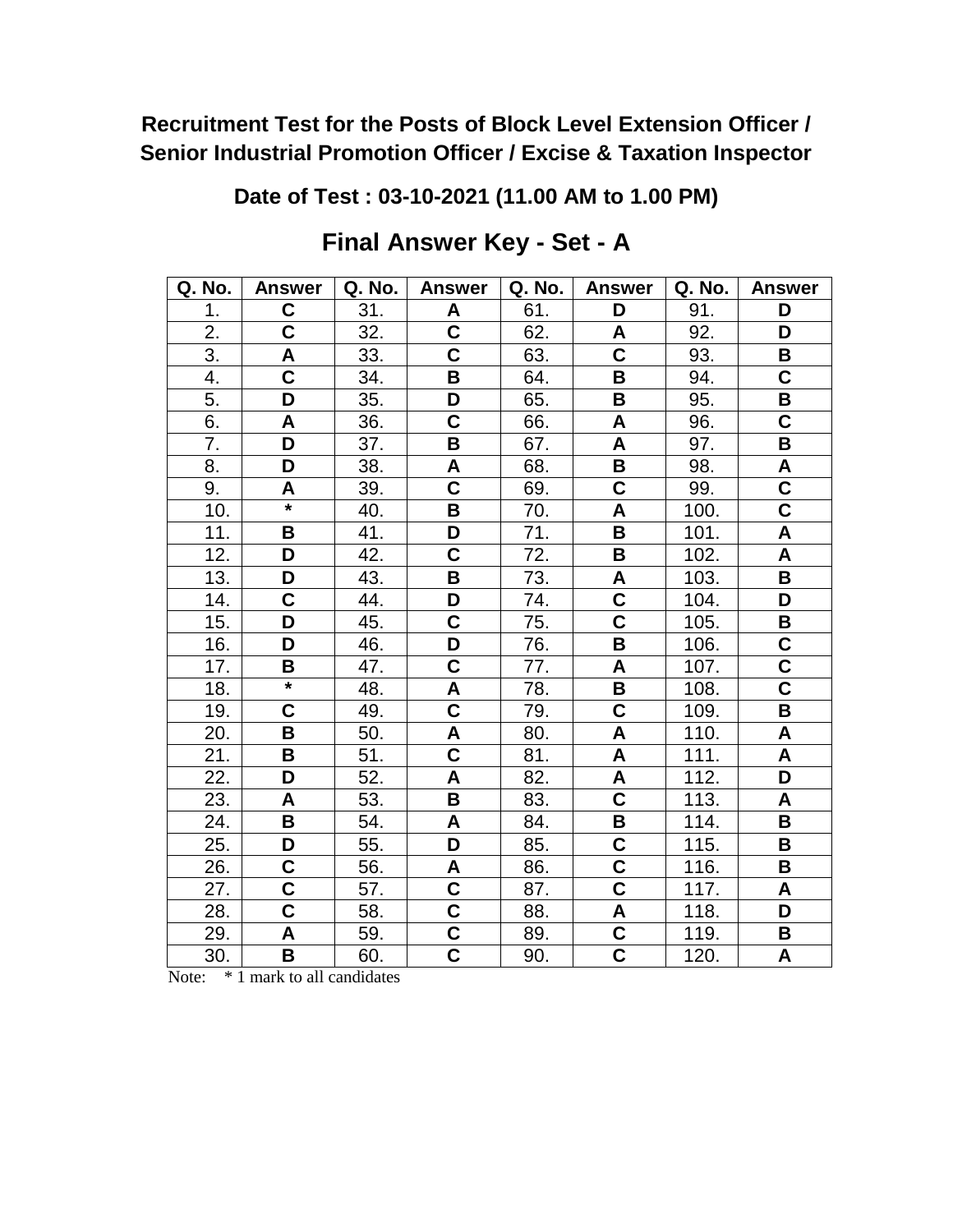**Date of Test : 03-10-2021 (11.00 AM to 1.00 PM)**

| Q. No.            | <b>Answer</b>           | Q. No. | <b>Answer</b>           | Q. No. | <b>Answer</b>           | Q. No. | <b>Answer</b>             |
|-------------------|-------------------------|--------|-------------------------|--------|-------------------------|--------|---------------------------|
| 1.                | A                       | 31.    | D                       | 61.    | D                       | 91.    | C                         |
| 2.                | $\overline{\mathbf{C}}$ | 32.    | A                       | 62.    | D                       | 92.    | $\overline{\textbf{c}}$   |
| 3.                | $\overline{\mathbf{c}}$ | 33.    | C                       | 63.    | В                       | 93.    | $\boldsymbol{\mathsf{A}}$ |
| 4.                | B                       | 34.    | B                       | 64.    | $\mathbf C$             | 94.    | $\overline{\mathsf{C}}$   |
| 5.                | D                       | 35.    | B                       | 65.    | B                       | 95.    | D                         |
| 6.                | $\overline{\mathsf{C}}$ | 36.    | A                       | 66.    | $\overline{\mathsf{C}}$ | 96.    | A                         |
| 7.                | B                       | 37.    | A                       | 67.    | $\overline{\mathsf{B}}$ | 97.    | $\overline{\mathsf{D}}$   |
| 8.                | A                       | 38.    | $\overline{\mathbf{B}}$ | 68.    | A                       | 98.    | D                         |
| 9.                | C                       | 39.    | C                       | 69.    | $\overline{\mathsf{C}}$ | 99.    | A                         |
| $\overline{10}$ . | B                       | 40.    | A                       | 70.    | $\overline{\textbf{C}}$ | 100.   | $\star$                   |
| 11.               | D                       | 41.    | B                       | 71.    | A                       | 101.   | B                         |
| 12.               | C                       | 42.    | B                       | 72.    | A                       | 102.   | D                         |
| 13.               | B                       | 43.    | A                       | 73.    | B                       | 103.   | D                         |
| 14.               | D                       | 44.    | C                       | 74.    | D                       | 104.   | C                         |
| 15.               | C                       | 45.    | C                       | 75.    | B                       | 105.   | D                         |
| 16.               | D                       | 46.    | B                       | 76.    | C                       | 106.   | D                         |
| 17.               | C                       | 47.    | A                       | 77.    | $\overline{\mathsf{c}}$ | 107.   | B                         |
| 18.               | A                       | 48.    | B                       | 78.    | $\overline{\textbf{C}}$ | 108.   | $\ast$                    |
| 19.               | $\overline{\mathsf{C}}$ | 49.    | C                       | 79.    | B                       | 109.   | C                         |
| 20.               | A                       | 50.    | A                       | 80.    | A                       | 110.   | B                         |
| 21.               | $\overline{\mathbf{c}}$ | 51.    | A                       | 81.    | A                       | 111.   | B                         |
| 22.               | A                       | 52.    | A                       | 82.    | D                       | 112.   | D                         |
| 23.               | B                       | 53.    | C                       | 83.    | A                       | 113.   | A                         |
| 24.               | A                       | 54.    | B                       | 84.    | $\, {\bf B}$            | 114.   | B                         |
| 25.               | $\overline{\mathsf{D}}$ | 55.    | $\overline{\mathsf{C}}$ | 85.    | $\overline{\mathbf{B}}$ | 115.   | D                         |
| 26.               | A                       | 56.    | $\overline{\mathbf{C}}$ | 86.    | B                       | 116.   | $\overline{\mathbf{C}}$   |
| 27.               | $\overline{\mathbf{C}}$ | 57.    | $\overline{\mathsf{C}}$ | 87.    | A                       | 117.   | $\overline{\mathbf{C}}$   |
| 28.               | $\overline{\mathsf{c}}$ | 58.    | A                       | 88.    | $\overline{\mathsf{D}}$ | 118.   | $\overline{\mathbf{c}}$   |
| 29.               | $\overline{\textbf{c}}$ | 59.    | $\overline{\mathsf{c}}$ | 89.    | $\, {\bf B}$            | 119.   | A                         |
| 30.               | $\overline{\mathbf{C}}$ | 60.    | $\overline{\mathsf{c}}$ | 90.    | A                       | 120.   | B                         |

# **Final Answer Key - Set - B**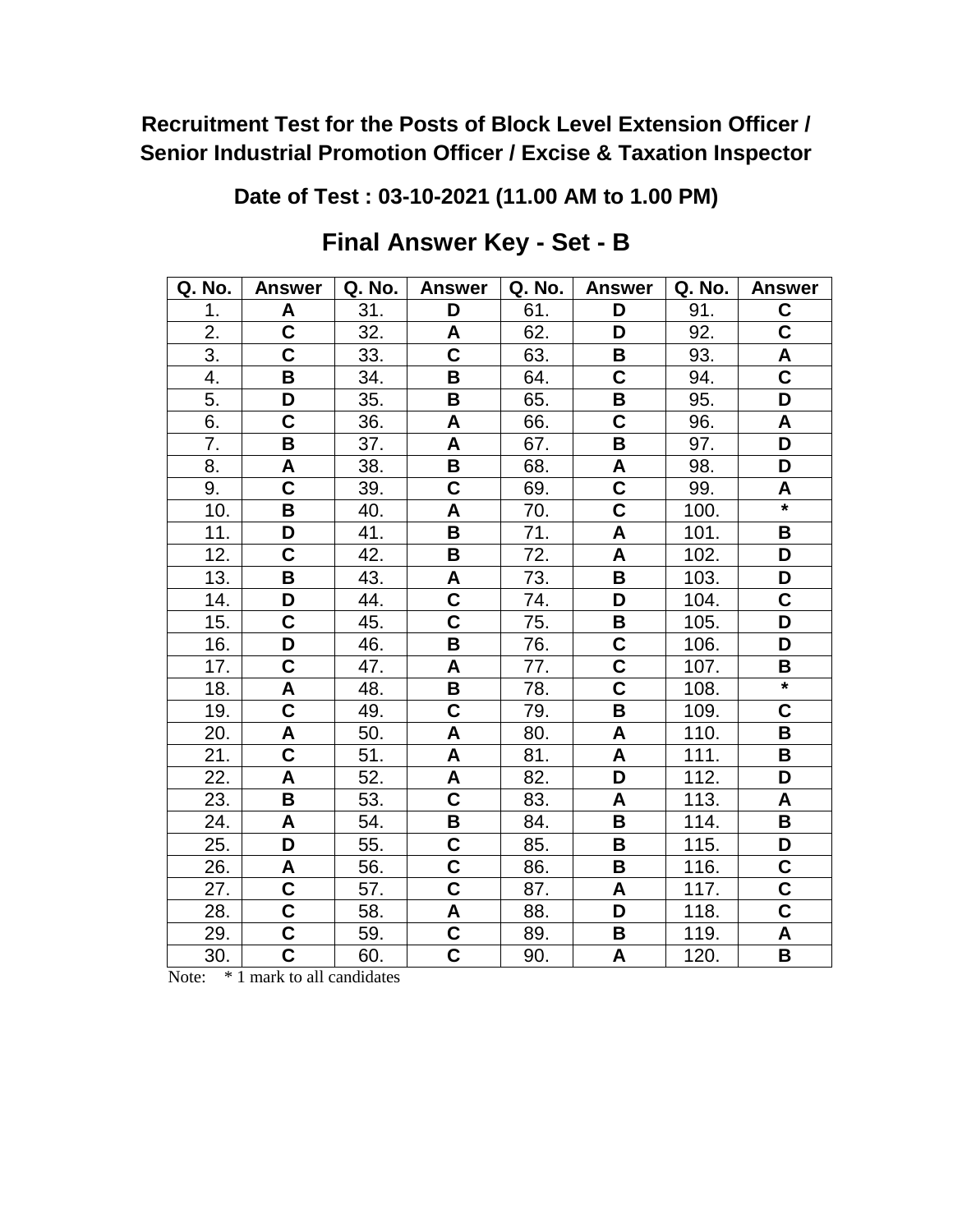**Date of Test : 03-10-2021 (11.00 AM to 1.00 PM)**

| Q. No. | <b>Answer</b>           | Q. No. | <b>Answer</b>           | Q. No. | <b>Answer</b>           | Q. No. | <b>Answer</b>             |
|--------|-------------------------|--------|-------------------------|--------|-------------------------|--------|---------------------------|
| 1.     | D                       | 31.    | D                       | 61.    | C                       | 91.    | A                         |
| 2.     | A                       | 32.    | D                       | 62.    | $\overline{\textbf{C}}$ | 92.    | $\overline{\mathbf{C}}$   |
| 3.     | $\overline{\mathbf{C}}$ | 33.    | В                       | 63.    | A                       | 93.    | $\overline{\mathbf{C}}$   |
| 4.     | B                       | 34.    | C                       | 64.    | $\overline{\mathsf{C}}$ | 94.    | B                         |
| 5.     | B                       | 35.    | B                       | 65.    | D                       | 95.    | D                         |
| 6.     | A                       | 36.    | $\overline{\mathbf{C}}$ | 66.    | A                       | 96.    | $\overline{\mathbf{C}}$   |
| 7.     | A                       | 37.    | B                       | 67.    | $\overline{\mathsf{D}}$ | 97.    | $\overline{\mathsf{B}}$   |
| 8.     | $\overline{\mathbf{B}}$ | 38.    | A                       | 68.    | $\overline{\mathsf{D}}$ | 98.    | A                         |
| 9.     | C                       | 39.    | $\mathbf C$             | 69.    | A                       | 99.    | $\overline{\mathbf{C}}$   |
| 10.    | A                       | 40.    | C                       | 70.    | $\star$                 | 100.   | B                         |
| 11.    | B                       | 41.    | A                       | 71.    | B                       | 101.   | D                         |
| 12.    | B                       | 42.    | A                       | 72.    | D                       | 102.   | C                         |
| 13.    | A                       | 43.    | B                       | 73.    | D                       | 103.   | B                         |
| 14.    | C                       | 44.    | D                       | 74.    | $\mathbf C$             | 104.   | D                         |
| 15.    | $\overline{\mathbf{C}}$ | 45.    | B                       | 75.    | D                       | 105.   | $\mathbf C$               |
| 16.    | B                       | 46.    | C                       | 76.    | D                       | 106.   | D                         |
| 17.    | A                       | 47.    | $\overline{\mathbf{c}}$ | 77.    | B                       | 107.   | $\overline{\mathbf{C}}$   |
| 18.    | B                       | 48.    | C                       | 78.    | $\star$                 | 108.   | A                         |
| 19.    | $\overline{\mathbf{C}}$ | 49.    | B                       | 79.    | $\overline{\mathsf{C}}$ | 109.   | $\overline{\mathbf{c}}$   |
| 20.    | A                       | 50.    | A                       | 80.    | B                       | 110.   | A                         |
| 21.    | A                       | 51.    | A                       | 81.    | $\overline{\mathbf{B}}$ | 111.   | $\overline{\mathbf{C}}$   |
| 22.    | A                       | 52.    | D                       | 82.    | D                       | 112.   | $\pmb{\mathsf{A}}$        |
| 23.    | $\overline{\mathbf{C}}$ | 53.    | A                       | 83.    | A                       | 113.   | B                         |
| 24.    | В                       | 54.    | B                       | 84.    | B                       | 114.   | $\boldsymbol{\mathsf{A}}$ |
| 25.    | $\overline{\mathsf{C}}$ | 55.    | B                       | 85.    | $\overline{\mathsf{D}}$ | 115.   | $\overline{\mathsf{D}}$   |
| 26.    | $\overline{\mathbf{C}}$ | 56.    | B                       | 86.    | $\overline{\mathsf{C}}$ | 116.   | A                         |
| 27.    | $\overline{\mathbf{C}}$ | 57.    | A                       | 87.    | $\overline{\mathbf{C}}$ | 117.   | $\overline{\mathbf{C}}$   |
| 28.    | A                       | 58.    | D                       | 88.    | $\overline{\mathbf{c}}$ | 118.   | $\overline{\textbf{c}}$   |
| 29.    | $\overline{\mathbf{C}}$ | 59.    | B                       | 89.    | A                       | 119.   | $\overline{\mathbf{C}}$   |
| 30.    | $\overline{\mathsf{c}}$ | 60.    | A                       | 90.    | B                       | 120.   | $\overline{\mathbf{c}}$   |

# **Final Answer Key - Set - C**